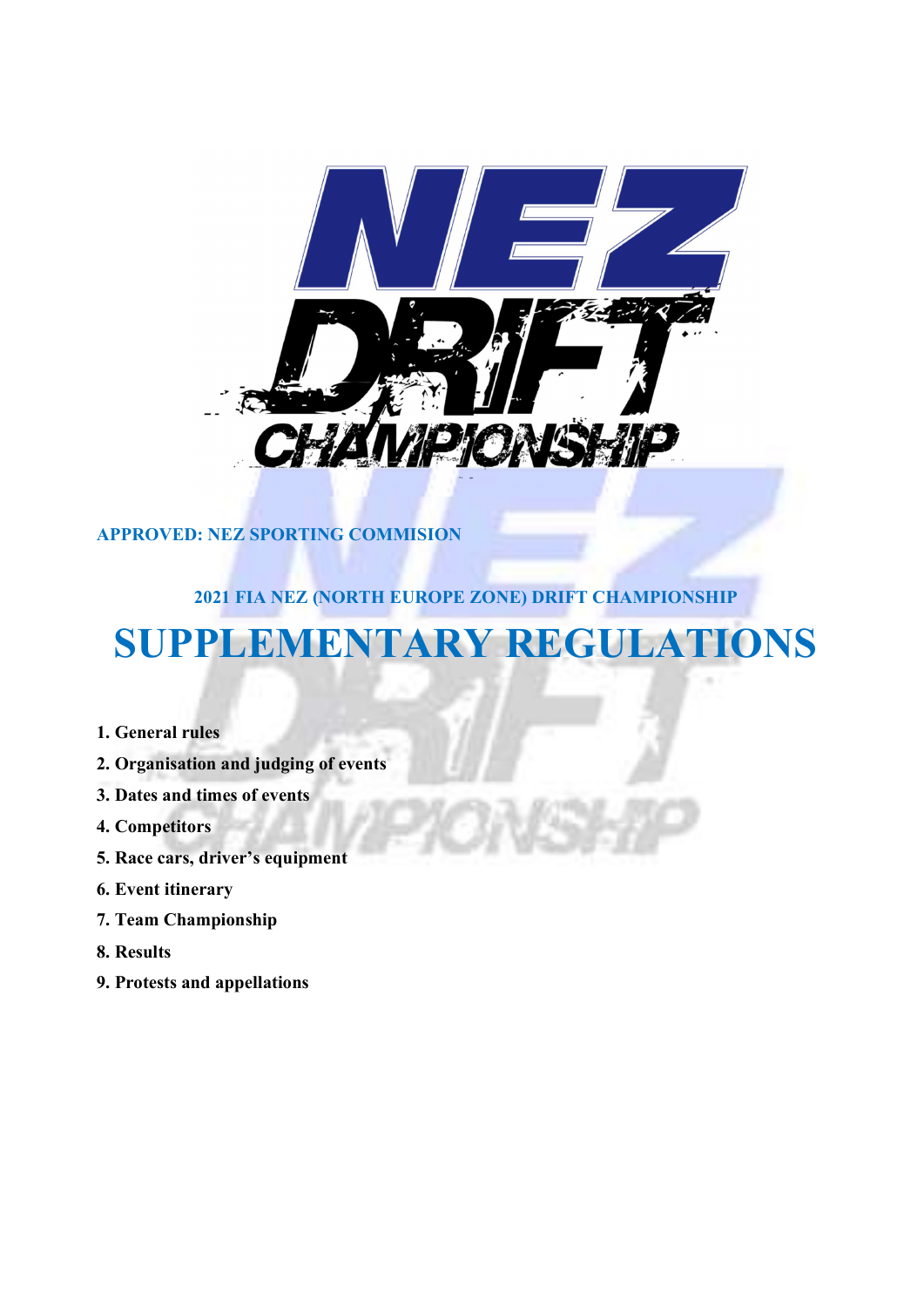#### Drifting Introduction:

Drifting is entry-level motorsport activities that can be easily develop in all ASNs in order to bring new drivers in motorsport without consideration of the age.

Drifting is a motorsport discipline that can organize on a permanent track (karting, circuit) or on a temporary track (e.g. a car park). The car must go sideways in over-steer and the over-steer must be controlled by the drivers' inputs, and they will be judged on style and clipping zones. Drivers must demonstrate speed and ability to control slide in one or two car battles.

Competitor's apparel and the vehicle requirements for drifting events should be detail in specific articles.

### Glossary

- Run: Round, series
- Solo: run by one driver during the Qualifying rounds
- Battle: run between two drivers during the final phases
- Clipping zone: reference marks on the edge of the track which define the course and which the drivers get as close as possible to without running them over. These points can be inside or outside the trajectory in each of the curves.
- One more time: additional battle to decide the dead heats during the final phases.

## 1. GENERAL RULES

- 1.1.These supplementary regulations, in accordance with the Latvia, Finland, Estonia, Belarus ASN National Sports Codex, determine the rules for organising, running and judging the events, as well as the requirements for competitors and rules for the Championship standings. In NEZ drift championship drivers drive under their ASN approved PRO class technical regulations for season 2021 with taking into the consideration also NEZ technical regulations 2021, which are in force from 2021 in all countries.
- 1.2.The organization permit is required for all Drifting Events. Public liability insurance must be provided with the ASN permit. An ASN Steward/Observer could be appointed for drifting event. Each stage is under each country ASN.
- 1.3.The Clerk of the Course must hold a current Clerk of the Course license from his ASN.
- 1.4.At least one marshal must be based at each corner on the track layout defined for the event. In addition to his safety role, each marshal may also be used as a Judge of fact, in order to validate – or not as the case may be – with a specific flag indicating the result of judging factors.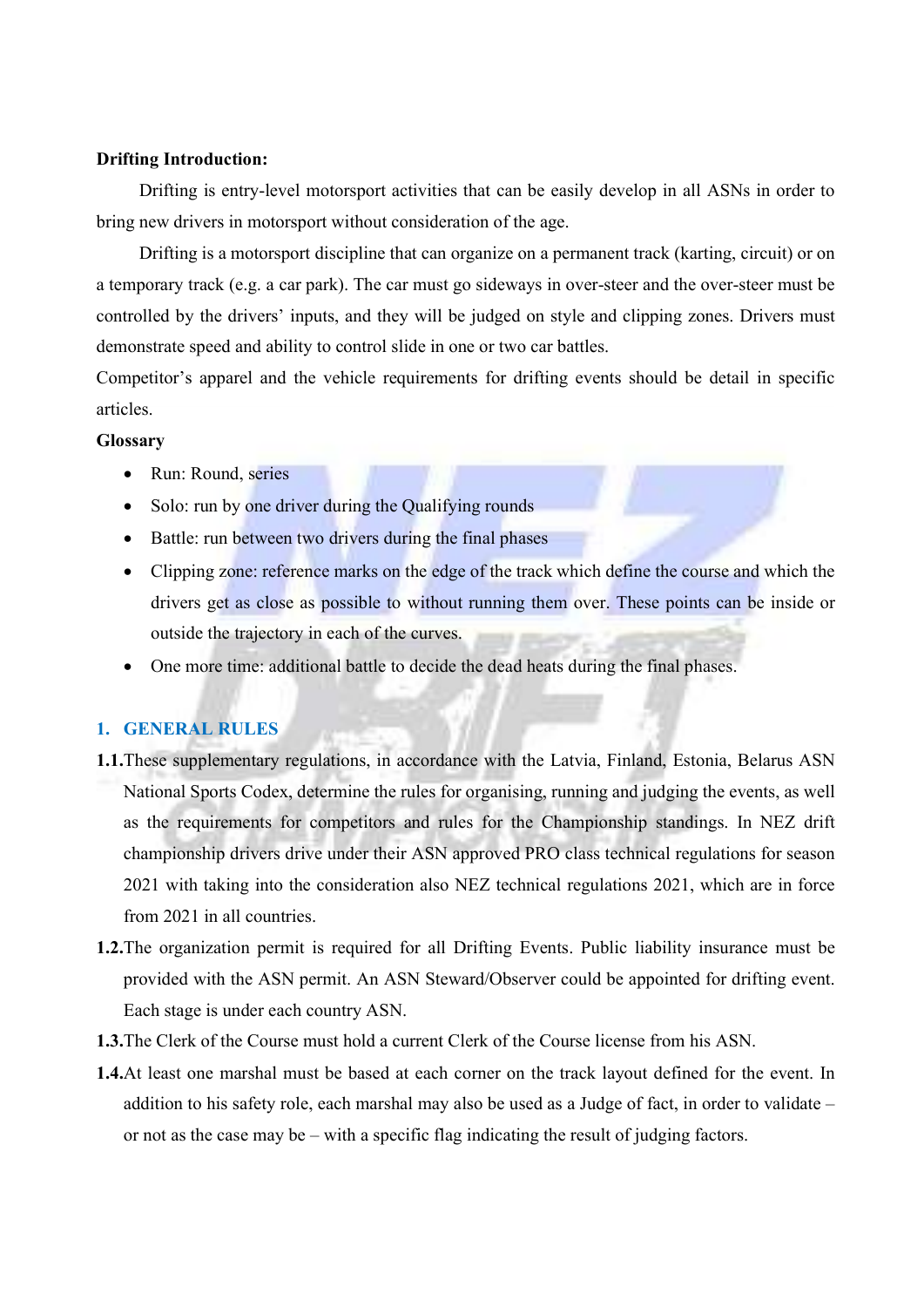- 1.5.The 2021 NEZ drift Championship consists of 4 events in which, without undergoing a licensing process for driving qualification, a PRO class drift competitor with PRO year licence for 2021 from any NEZ (North European Zone) country, can take part. Drivers from other Europe and World countries, holding his country PRO year drivers license, can take part in the event. Organizer also can separate decide about drivers who drive with Semi Pro class driver licence, accesing driver suitability.
- 1.6.Each country, organizing this year events, must have one NEZ drift representive, who takes care about NEZ drift stage in his own country: Latvia- Eline Berke, Estonia- Kristjan Salmre, Finland-Teppo Laukkanen, Belarus- Haiko Simonian. These 4 representatives also coordinate all NEZ drift serial for 2021 season - stages, dates, regulations, together with all NEZ drift working group representives from other NEZ drift countries.
- 1.7. Each NEZ drift stage may happen together with each country national championship for PRO class, where only one tandem final is organized. Each country after NEZ drift championship must take out points from results for each country oficial championship.
- 1.8. Each stage will have its own race regulations, issued before race.
- 1.9.In NEZ drift championship event stage winners must be awarded.
- 1.10. For situations that are not described in these regulations, the final decision is made by:
	- Event stewards and organizer, if the decision needs to be made during a Championship event;
	- NEZ drift workgroup, if the decision needs to be made outside of the event.
- 1.11. Supplementary regulations for events must be published on the event's official information board on the day of the event, and published on the official facebook - NEZ drift group.
- 1.12. Drifting is a racing event with a set start lane, from which the competitor enters the track and accelerates towards the judging zone, which is marked with cones or other trackside objects. The beginning of this zone is described in the drivers meeting. Drifting is a driving technique where the competitor takes a racing line that gives the most speed and puts the car in a manageable controlled slide (the ideal line is described by the judges during the drivers meeting).
- 1.13. If a competitor, driving with a one-time licence, wants his/her results to count in the NEZ drift season standings, he/she needs to buy the full-year licence in his country before the third event of the season-last event, in order to keep the points received in the first three events. The same rule applies to teams as well.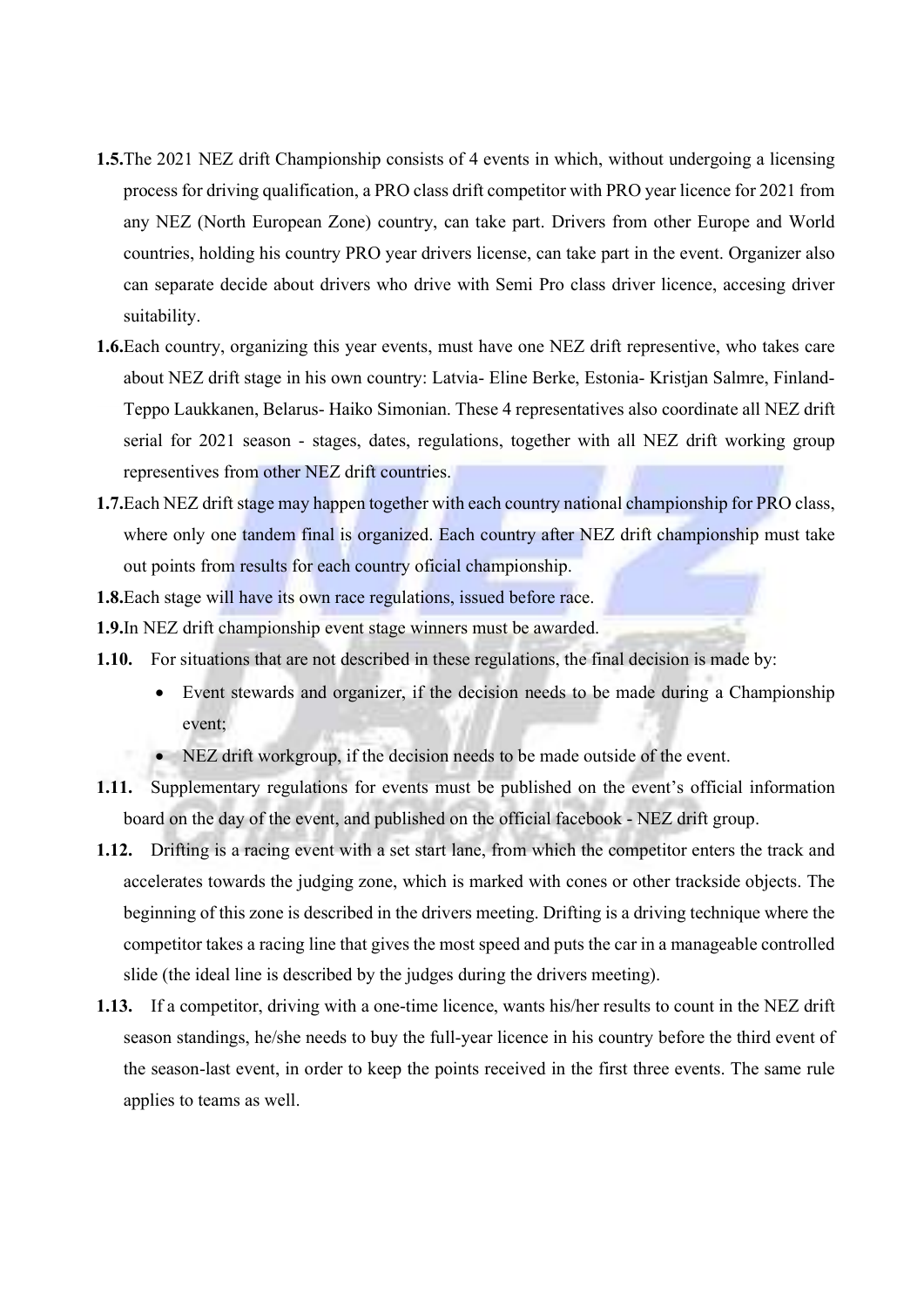- 1.14. Prize giving ceremony must be organized by country, which driver gets the first place in actual season.
- 1.15. Entry fee of one stage 150 EUR part of the entry fee goes to prize giving money fund for the end of the season in the following way:
	- 50 EUR goes to each stage winners,
	- 50 EUR goes to overall winners in season 2021 (divided 50/30/20%).
- 1.16. Any rules that are not mentioned in these regulations, as well as violations that cause delays in the event, must be assessed individually during the event with the decision being made by the stewards, chief steward and event organizer.
- 1.17. During the event, a competitor must not be under the influence of alcohol, drugs or any other intoxicating substances. Alcohol and doping controls can take place during the events. The doping control procedure (and the list of forbidden substances) is in accordance with the World Anti-Doping Agency and FIA rules. Alcohol control can be done by the event organizer, using a breathalyser. In case of alcohol levels higher than stated in the norms (currently, 0 promiles), the driver will be excluded from the particular event and drivers drift licence will be cancelled in accordance with section of country National Sports Codex,where stage has taken place.
- 1.18. During registration to the event, drivers accept that during event there will be filming and photos, and allow to use photos and videos of them and their cars socials media. Drivers also agree that organizer and NEZ working group can save driver's data until the end of season 2021.

## 2. ORGANISATION AND JUDGING THE EVENTS

- 2.1.The events, in accordance with the each country National Sports Codex, must be organized as outlined in these regulations by the Championship organizer, working together with NEZ drift workgroup.
- 2.2. The events must be judged by judges, approved by the NEZ drift workgroup, in accordance with the each country ASN National Sports Codex and the rules outlined in these supplementary regulations (including annexes). Organizer can choose judges who will judge event.
- 2.3.The judging criteria are 35/35/30, judging criteria can be changed if judges decide different before event based on judging rules or track layout, our based organizer ask.
- 2.4.Event regulations must contain precise information on the start procedure (positioning the car on the start line, start signal, etc.) and rules that will be followed during it.
- 2.5.Organizer must provide as equal start conditions as possible for every competitor.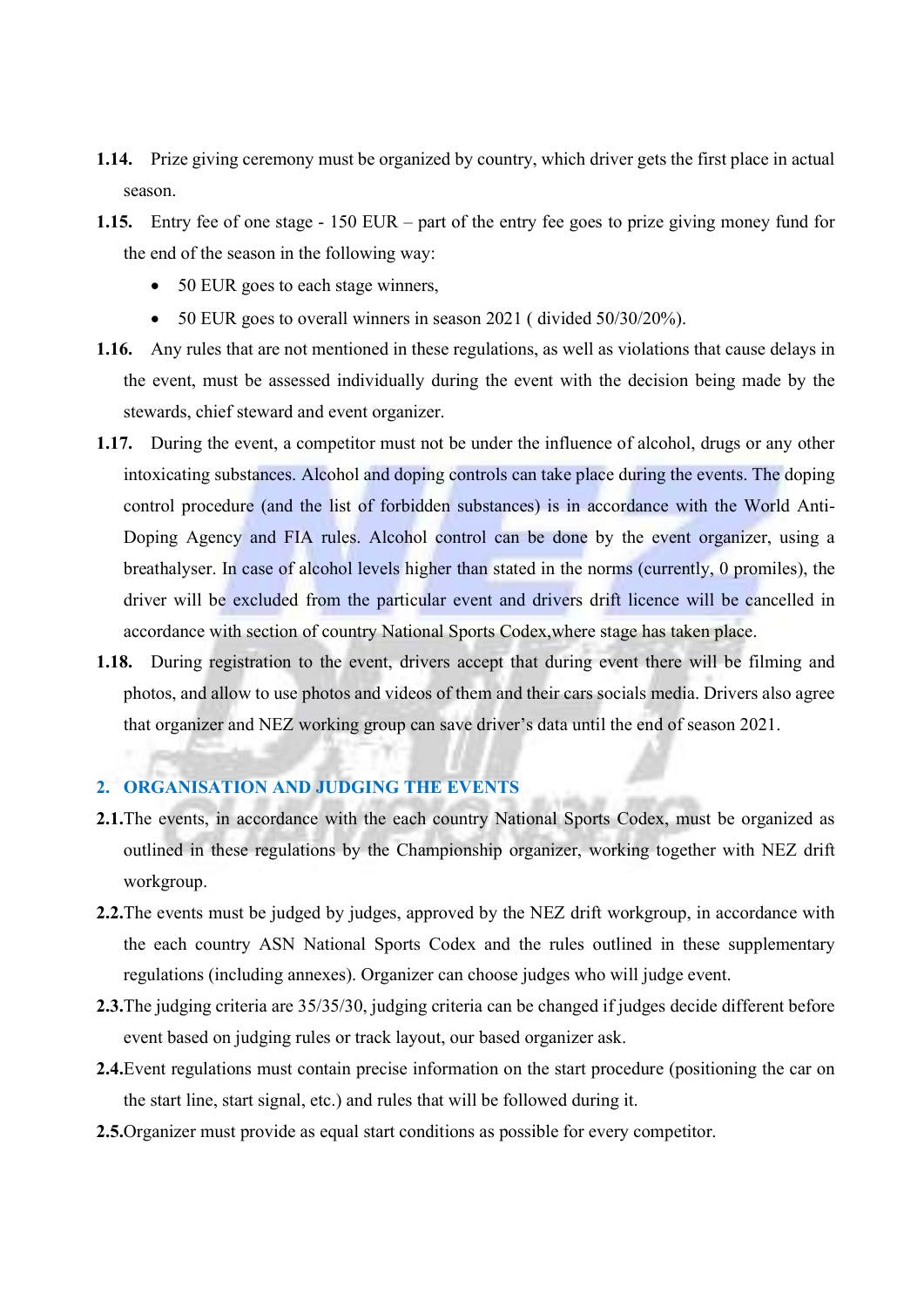- 2.6.Any intervention with the judges, delaying of the event and disturbing of the work of stewards will be punished with a fine of 100 EUR. A repeated offense will result in the competitor's exclusion from the event. A competitor can be excluded from the event without warning for unsportsmanlike behaviour, including gesturing towards the stewards or judges.
- 2.7. The attendance of an ambulance with qualified crew and one rescue car is mandatory for drift events. In Finland stage – Organization has to have preparedness to take care of accident, fire or injury of driver, mechanic or marshal or audience.
- 2.8.At least two fire extinguishers with a minimum 4kg capacity (each unit) must be positioned in close proximity to the marshals' posts in the care of trained marshals.

## 3. DATES AND TIMES OF EVENT

- 3.1. The Championship takes place on tracks approved by NEZ drift work group and each country ASN.
- 3.2.Drift events take place in closed tracks (article 2.34.1 of the Sports Codex). The track needs to be closed for regular traffic during the event, and any entrances needs to be closed off (article 5.2 of the Sports Codex).
- 3.3.The track safety plan needs to be approved by the each country ASN. For Finland stage the track safety plan needs to be approved by government.
- 3.4.Track description needs to be included in the event's supplementary regulations. The track layout must be published on the official information board on the day of the event.
- 3.5.If the race cars are split into multiple groups, the organizer needs to mention this in the event regulations.
- 3.6.The runs begin at times listed in the itinerary. Entrant is fully responsible for the competitor and his/her car to arrive at the start on time.
- 3.7.The start list needs to be published on the official information board no less than 15 minutes before the start time of the first competitor.

### 4. COMPETITORS

4.1.Competitors with each country in NEZ drift with PRO drift year licences (or licence DC1) for the year 2021, can take part in the events. The drivers from countries, which don't have separate PRO licence, must have accept from their ASN that driver is allowed to participate in PRO race. In this case each organizing country can offer one time PRO licence for this driver.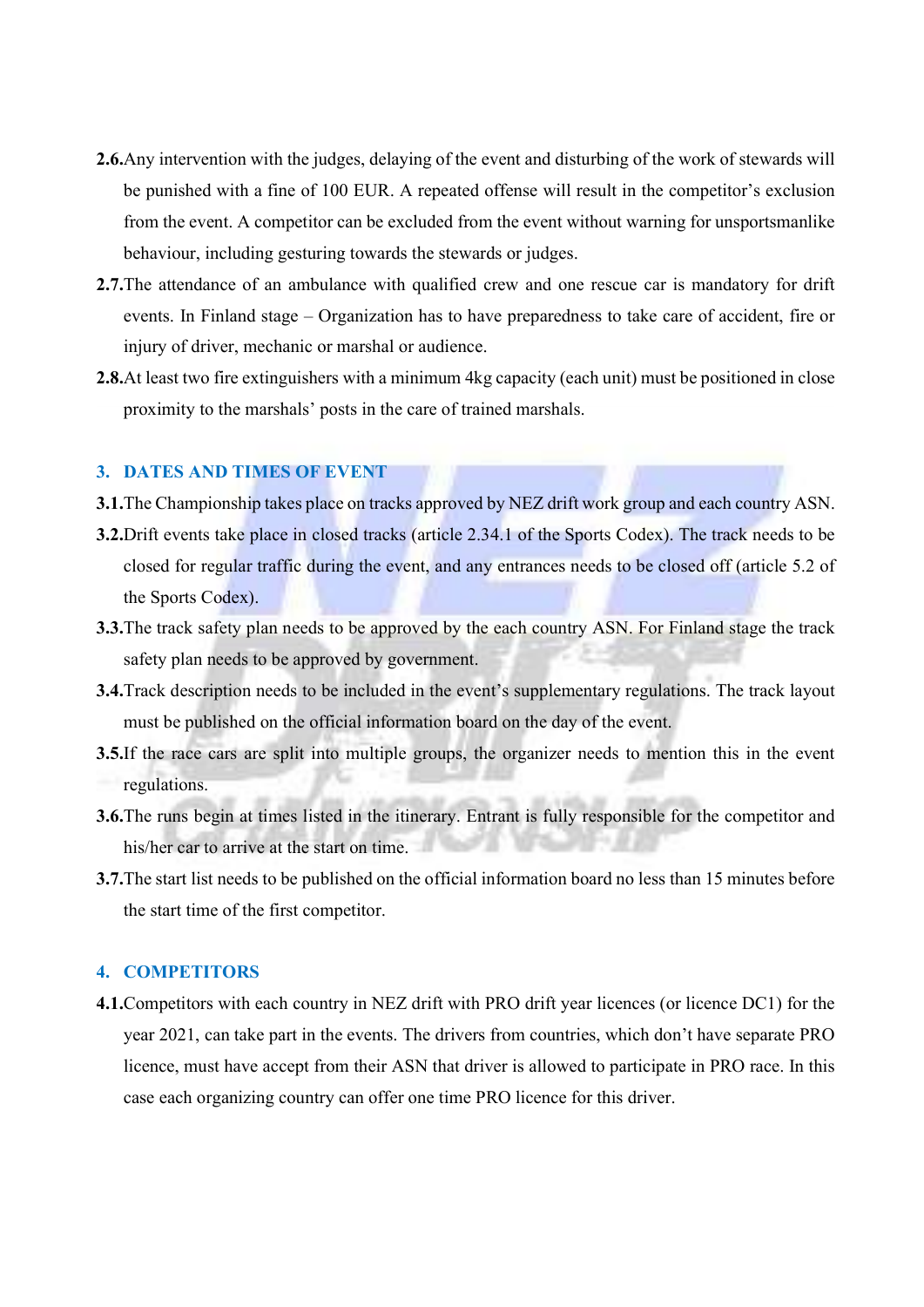- 4.2.Drift licencing process is described in each country Drift licencing rules for 2021 and is an important part of these supplementary regulations.
- 4.3.The competitor must not have any health issues that affect his/her ability to drive.
- 4.4.Competitors must have a fire-proof carpet to put under the race car in the service area. The first violation will result in a warning, and there will be a 70 EUR fine for a second violation. The carpet under the car must be larger than the race car by at least 10cm in all four directions when the car is placed on it.

#### 5. RACE CARS , DRIVERS EQUIPMENT

- 5.1.The race cars must be prepared in accordance with the PRO drift technical regulations for 2021 in each country.
- 5.2.Drift cars must be rear wheel drive, registered according to the NEZ drift countries ASN guidelines and comply with PRO drift technical regulations for 2021. If a car does not meet these criteria, the decision on whether to allow it to participate (and in which class) is made by the chief steward, after a discussion with the chief scrutineer.
- 5.3.No more than one driver can take part with a single car. It's allowed to change car only till qualification. After qualification driver must continue the race with race car used in qualification.
- 5.4.The driver can change competition car, specially asked technical commissar and head judge, only before tandem runs, no car changes when tandem runs started.
- 5.5.Driver's safety equipment is checked during the technical scrutineering. The scrutineers have rights to check the driver's safety equipment at any point during the event.
- 5.6.During the event, it is mandatory to use a motorsports racing suit, gloves and shoes with valid FIA homologation. The driver needs to be in a racing suit during the official practice. Factory manufactured automotive racing head and neck restraint systems are mandatory for all drivers.
- 5.7.The race car needs to be equipped with a racing bucket seat and six point harnesses with valid FIA homologation. The seats can have expired FIA homologation, but for not more than 5 years.
- 5.8.During the runs, drivers need to be fixed in homologated harnesses and must have put on a FIA homologated helmet with the buckle closed. Violation of this rule will result in an exclusion from that particular run.
- 5.9.For drivers safety, it is recommended to equip the competitor's race cars with fire extinguishers in accordance with the NEZ PRO drift technical regulations for 2021.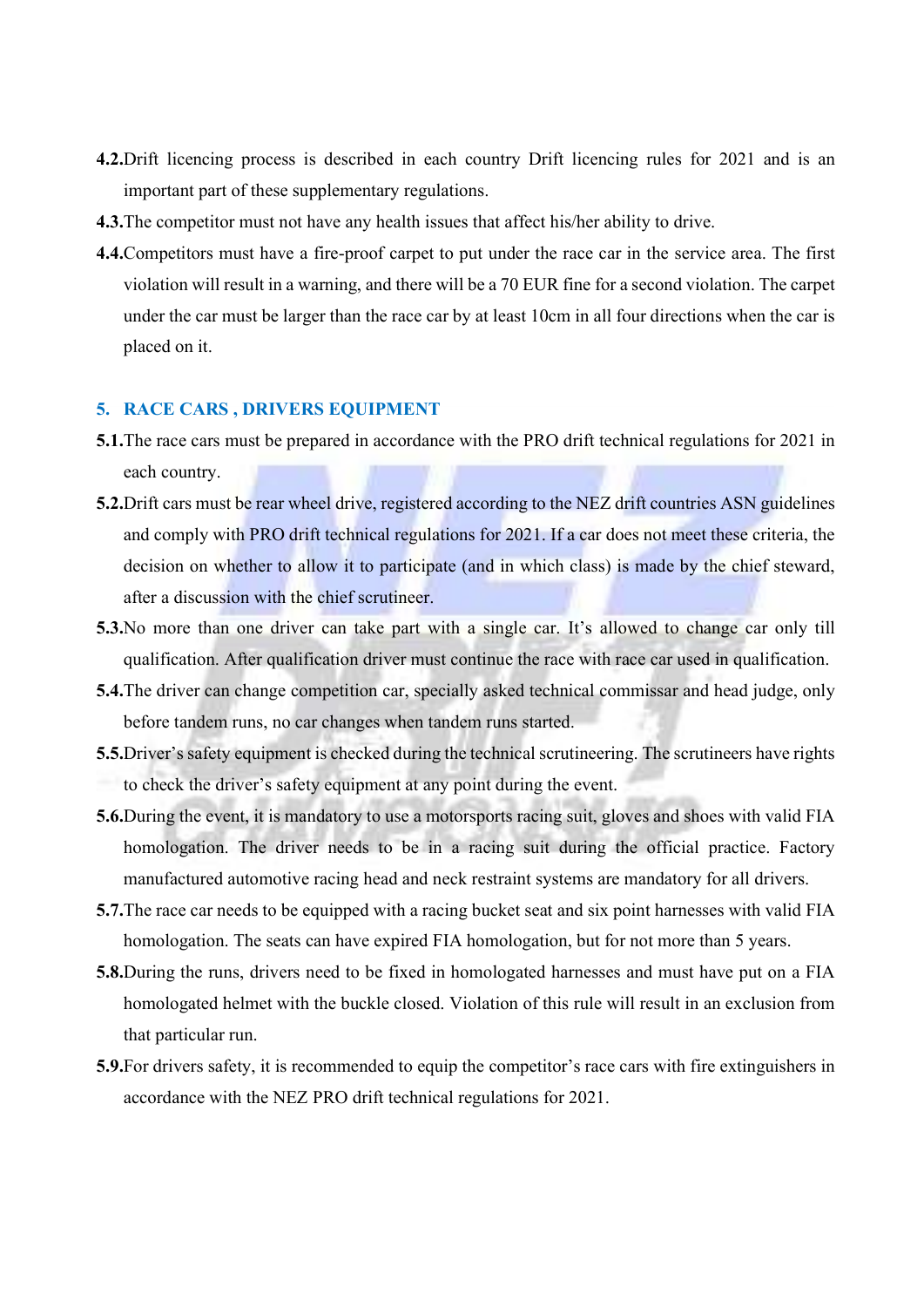- 5.10. During official practice, qualification runs and tandem runs, only one person, the driver, can be in the car. A separate decision on exceptions to this rule can be made by the chief steward. Violating this rule will result in exclusion from the event.
- 5.11. The entrant must make sure the race car undergoes technical scrutineering at the planned time, which is listed in the event regulations. The driver needs to show the driver's safety equipment to the scrutineers. The entrant is fully responsible for the race car and safety equipment compliance with the regulations. If some rules or requirements are not met, the driver can be forbidden from taking part in the event or excluded from the event. Chief steward can also communicate these discrepancies to NEZ drift workgroup, who can then make a decision on whether this was due to unsportsmanlike behaviour of the driver.
- 5.12. If any issues or defects with the car are found, the competitor must resolve them and go through the scrutineering again while it is still ongoing. If the car passes scrutineering on the second try, it can take part in the qualifying. If the scrutineering is failed on the second attempt, the competitor must leave the scrutineering area and will not be allowed to take part in the event. After each racing accident, the chief scrutineer will look the car over and determine whether it can continue the event. If an issue is found during tandem runs, the competitor is given five minutes to fix the car, with these five minute repairs taking place in the service area, not on track. The competitor must inform the stewards of his actions in this scenario. The five minutes are counted by the competitors relations offcer, starting from the moment the car arrives at the service park and mechanic touch it based on the point 6.9 of these regulations.

# 6. EVENT ITINERARY

## 6.1.Documentation check

- 6.1.1. The documentation check takes place in the secretariat, according to the event itinerary.
- 6.1.2. The competitor or a representative of the team must present a signed registration form, pay the entry fee and provide the following documentation:
	- A valid full-year PRO drift licence;
	- A valid entrant licence (if the driver is under 18 years of age);
	- A valid medical certificate and health insurance with at least 1500 EUR of coverage (that includes motorsports), if the competitor will be buying a one-event licence.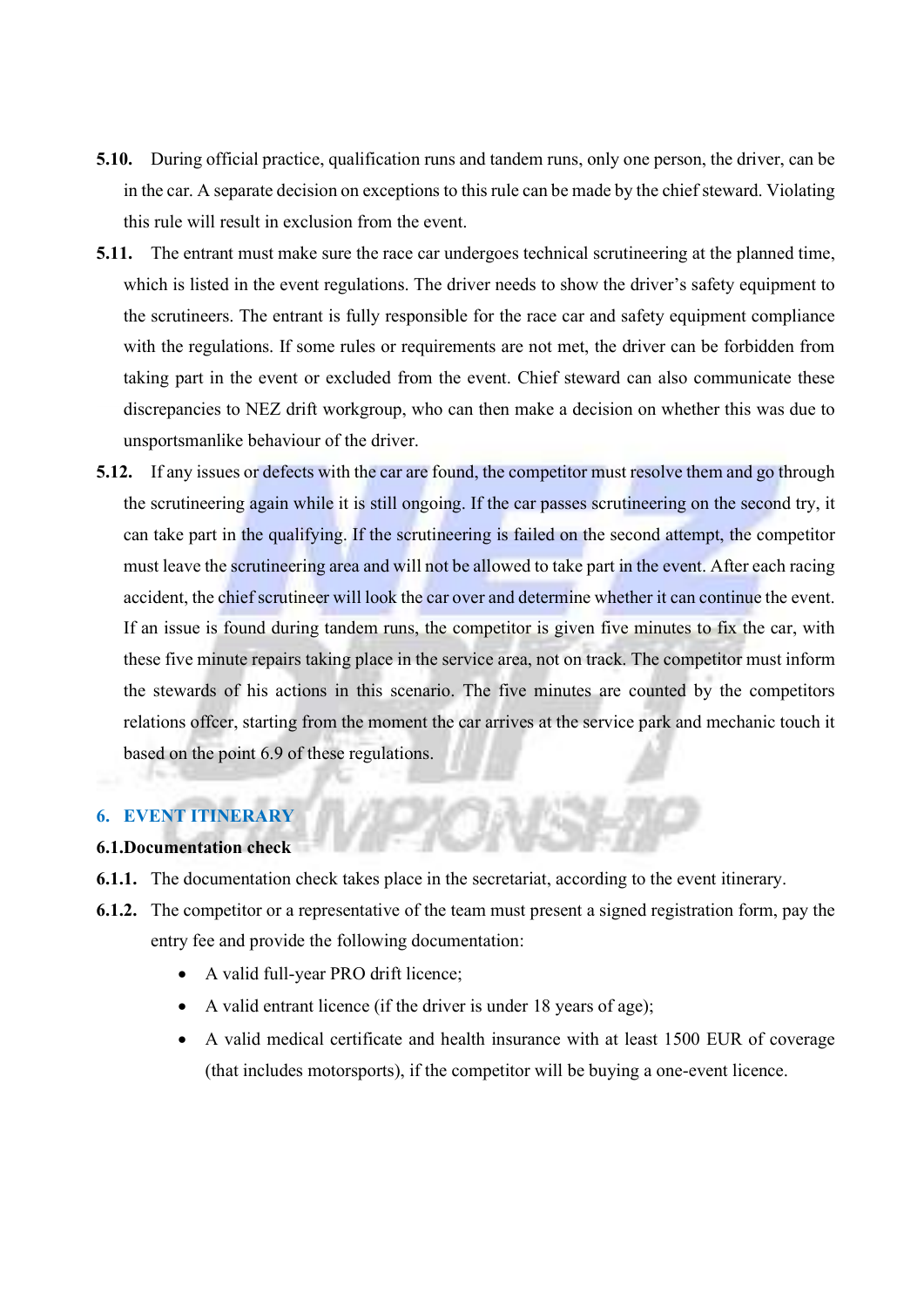6.1.3. After the documentation check, competitors receive the start numbers and organizer's obligatory advertisement stickers. If the advertisement stickers are not put on the car, the competitor will receive a 70 EUR fine.

### 6.2.Technical scrutineering

- 6.2.1. The competitor needs to arrive to technical scrutineering at the time listed in the event regulations, and needs to present the race car, its documentation and the driver's safety equipment.
- 6.2.2. The competitor or entrant, when registering for an event, takes full responsibility for their car and behaviour on track, as well as for any damages done to others.
- 6.3.It is the responsibility of the Competitors to ensure that their vehicles meet at least the minimum safety requirements, i.e. harness, secured battery, no loose items in the car, tires not worn and with full thread. Factory manufactured automotive racing head and neck restraint systems are mandatory for all drivers.
- 6.4.The entry form includes a 'Declaration', which shall be completed and handed in at Event Documentation and this, together with the presentation of the vehicle for scrutineering, shall be deemed an implicit statement of conformity with the safety schedule.
- 6.5.Competitors shall make their safety equipment and vehicle available for scrutineering at the request of the appointed scrutineers or the Event Organizer. The vehicle shall be presented in the condition in which it will be used in competition, with all equipment fitted.

#### 6.6.Drivers meeting

6.6.1. The place and time of the drivers meeting is listed in the event regulations or its annexes, or announced during the event, if the chief steward decides to call a drivers meeting. It is mandatory for either the competitor or the entrant to be present for the drivers meeting. The entrant is fully responsible for his/her competitor to take part in the drivers meetings and receive the information presented there about how the event will be run. Only the drivers, entrants and media can take part in drivers meetings, they are forbidden for anyone else. If the drivers meeting has been missed, a repeat of the instructions covered there will cost the driver 30 EUR. A competitor who has missed the drivers meeting cannot write a protest about any judges' decisions for the particular event.

#### 6.7.Qualification runs

6.7.1. The judged run begins at the moment a race car crosses the start line, and concludes after it crosses the finish line. The finish line must be marked by a two lines of cones on both sides of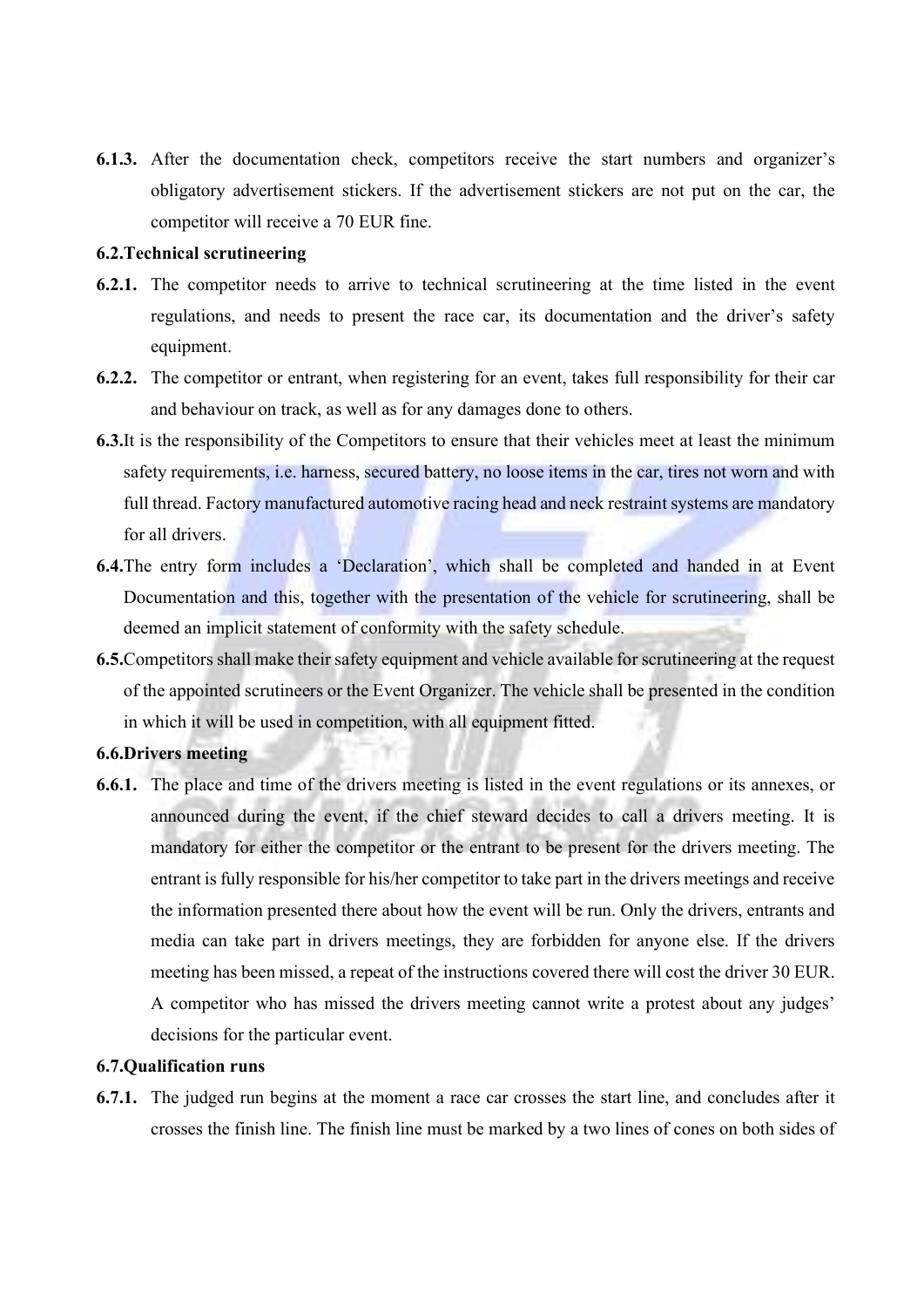the track. If the race car is still drifting after crossing the finish line, a fine of 50 EUR can be applied. If the competitor enters the start zone at more than 30 km/h or is drifting, the fine is 50 EUR.

- 6.7.2. There are 2 separately judged qualification runs, which are not done in succession. The start order for tandem runs is decided based on the best qualification run, according to the tandem bracket used in the event.
- 6.7.3. The qualification runs are done in start number order, with the smallest number going first. Once everyone has completed the first run, the second run begins. If a competitor is unable to take part in a qualification run, it is necessary to communicate this with the competitor steward in advance, so that a decision can be made on whether the driver can be moved to the end of the particular qualification run. If the competitor steward is not warned about a driver not attending a qualification run, the competitor will be given a score of 0 (zero) for the particular run. Drivers need to be aware of when they need to go and do their qualifying runs, as they will get a score of zero if they don't take part in a run.
- 6.7.4. The top 16 or top 32 drivers, based on the best qualification run, will qualify for the tandem runs. If there is an insufficient number of drivers, the chief steward can make a decision to have a top 8, top 4 or, in separate cases, other tandem trees.
- 6.7.5. The higher scoring qualifying run of each driver will be considered for establishing the classification. In the event of a tie within the higher scoring runs, the lower scoring qualifying run will be used to break the tie. In the event of a tie within the lower qualifying scores as well, the driver who scored the most for the Line component of their highest qualification scores will be used. If that also fails to separate the drivers, the scores of their highest qualification score Angle and then Style components (in this order) will be used. In the event of a tie within these scores too, the driver with smaller registration number takes higher place.

#### 6.8.Runs, starting order, false start, finish

- 6.8.1. Start, finish and track border lines, as well as the track limits need to be indicated with clearly visible markings. If the event takes place in the dark, lights need to be put at the start and finish zone, around track limits and in the service park.
- 6.8.2. Burnouts to heat up the tires are allowed only in specially marked places. During this process, it is forbidden for anyone to hold the car in place. Doing a standing burnout is strictly forbidden, the car must slowly move forwards when heating the tires. It is not allowed for people (other than the driver in the race car) to be present in the burnout zone during a burnout.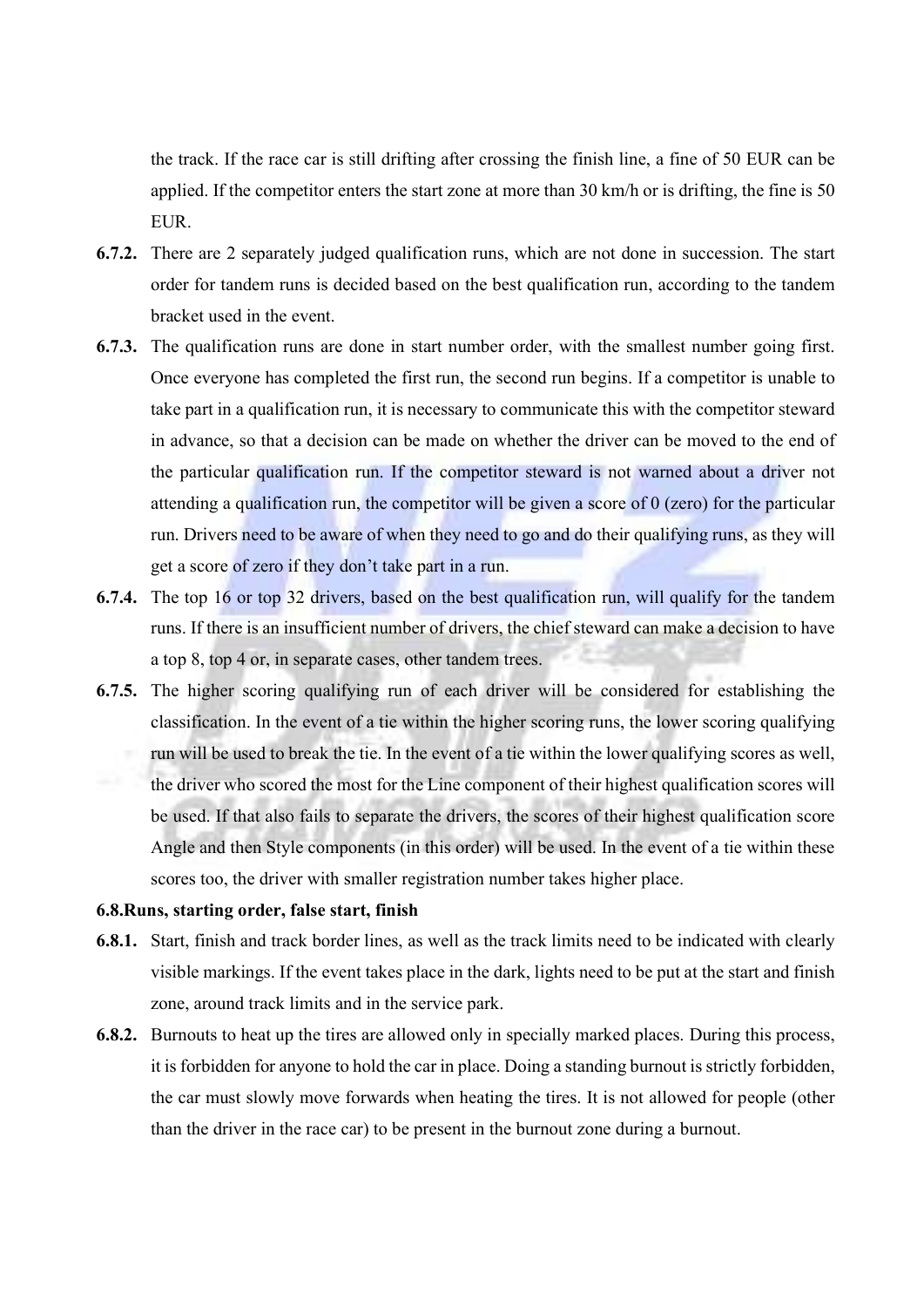- 6.8.3. If a car breaks down during a run and can no longer move under its own power, the competitor must remain in the car until the run is stopped.
- 6.8.4. Any assistance from the outside during the runs is forbidden.
- 6.8.5. The competitor is forbidden to continue his run if driving the car is a threat to the safety of the driver or event (such as significantly limited visibility through the windshield, etc.). Decision about allowing a competitor to race is made by the chief steward, after consulting with the technical scrutineers.
- 6.8.6. It is forbidden to do practice runs in between qualification or tandem runs, unless this practice time is scheduled in the event itinerary.
- 6.8.7. If a driver has not arrived at the start zone in time for his/her tandem run, the start is given to the driver who has arrived. The driver, who did not arrive in time, will automatically have lost that particular run. The only exception to this rule can happen with the permission of the chief steward or scrutineer, if the driver had a technical problem in the previous heat, and has been given 5 (five) minutes to fix the issue.
- 6.8.8. After crossing the finish line, the competitor must decrease his speed without making any rapid side movements or drifting. Competitor must leave the track as shown in the track map. It is forbidden to drive faster than 20 km/h in the service park. If there is a report of a competitor driving aggressively or dangerously, he/she will be fined 50 EUR and possibly excluded from the event. This penalty is non-challengeable.
- 6.8.9. The race begins with documentation check and/or technical scrutineering, and ends after the last of the following events concludes:
	- Time limit of submitting and reviewing protests;
	- End of the final technical scrutineering:
	- Conclusion of the awards ceremony.
- 6.8.10. The race can be stopped due to extreme weather or safety concerns, with the decision being made by the chief steward and/or the chairman of stewards.
- 6.9.5 Minute Rule. The driver can call one 5-minute time out only once during event stage.
	- 6.9.1. 5-minute time out starts when the car is in the pits or tire change location on the track, and mechanic touch the car.
	- 6.9.2. The mechanic is not allowed to touch the car while it isn't in the pits or tire change location, except if help is needed to lift the car from towing truck.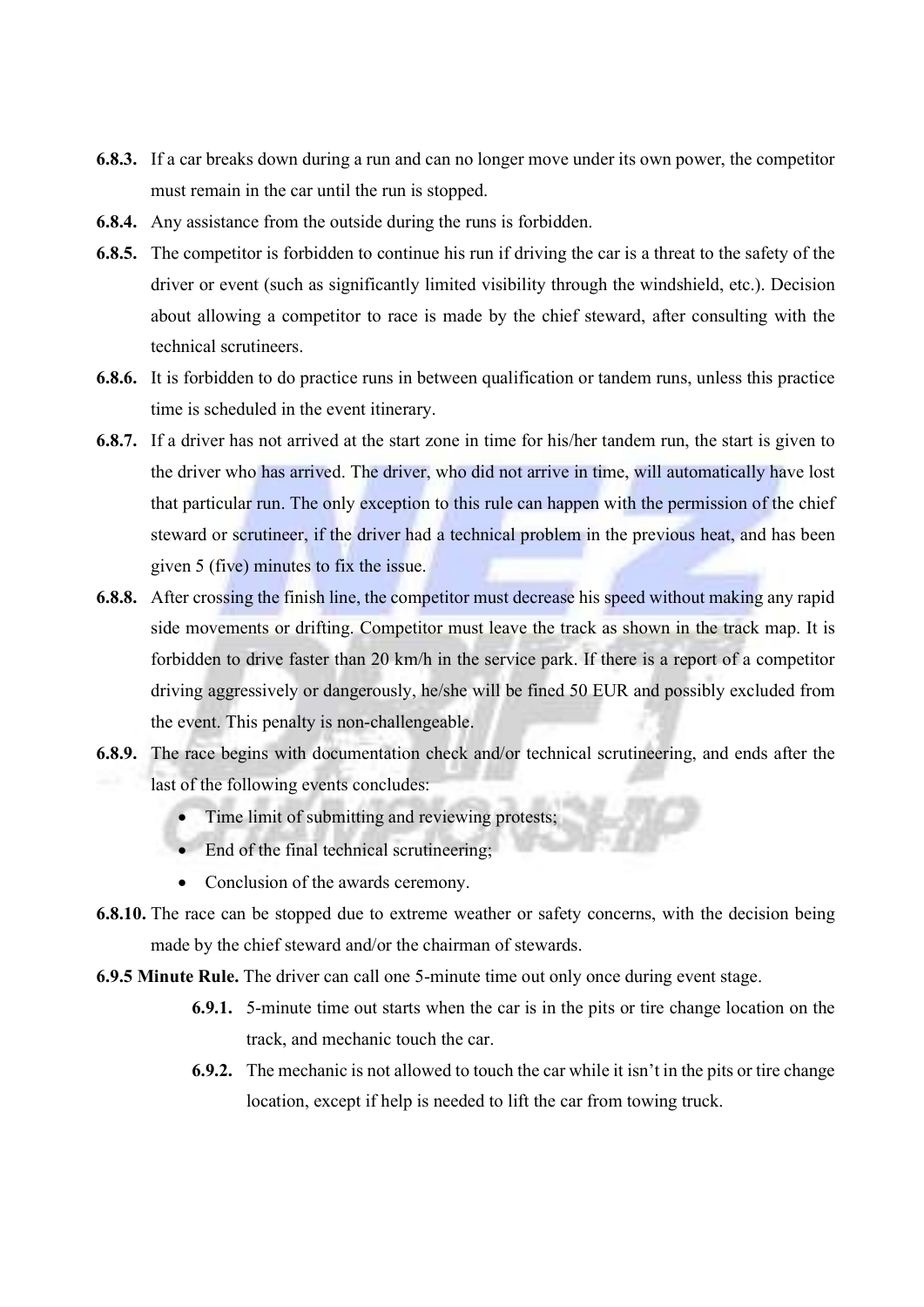- 6.9.3. A steward of the organization keeps time during the time out and stops when car leaves pits. If the driver wasn't able to leave his pits before 5-minute time out ends, he is disqualified from the event.
- 6.9.4. 5-minute time out can't be taken in parts.
- 6.9.5. If 5-minute time out has started, the driver can't refuse or cancel it.
- 6.10. Starting with TOP8 each competitor has 5 minutes to prepare for the next tandem battle. 5 minutes starts when driver enters his pits or tire change location till the moment, when driver leaves it's pits or tire change location to the start zone without stopping.
- 6.11. A competitor is not allowed to change tyres or wheels during the tandem battle, except for case if tyres or wheels have a technical defect, caused by another competitor during contact, due to which the competitor is not allowed to continue the tandem battle. For example, if the competitor has lost the tyre in the contact caused by another competitor, then this competitor is allowed to change exactly the damaged tyre or wheel. If the competitor has lost the tyre due to inappropriate / too low pressure or the tyre is too worn, then the competitor is not allowed to change tyres and to continue the battle with the damaged tyre. Violation of this rule will result in a 70 EUR fine and can also result in exclusion from the event. Depending on the track, this rule can be changed by the chief steward, by notifying the competitors no later than in the drivers meeting before tandem runs.
- 6.12. On the track section leading from the service park to the start, a competitor takes full responsibility of any accidents with people who might be on the track. It is suggested to drive no faster than 50 km/h in this section.
- 6.13. The start procedure is always given by a "starter" at his discretion, while he remains under the orders of the Clerk of the Course. The "starter" may be replaced by a lights system: RED prohibiting the start, the GREEN authorizing the start.
- 6.14. The competitor must turn up at the start of each run, wearing the mandatory clothing and safety equipment. The competitor must wear the mandatory clothing and safety equipment for the entire duration of the competition, failing which the competitor will not be authorized to participate.

## 7. TEAM CHAMPIONSHIP

- 7.1.In order to contest the Team Championship, it is necessary to buy a team full-year licence in addition to a drift licence. This can be done by filling out a team entry form in the secretariat or before the season begins. Team licence for 2021 costs 10 EUR from each team driver.
- 7.2.No less than 2 drivers are needed to form a team. The maximum number of drivers is 4.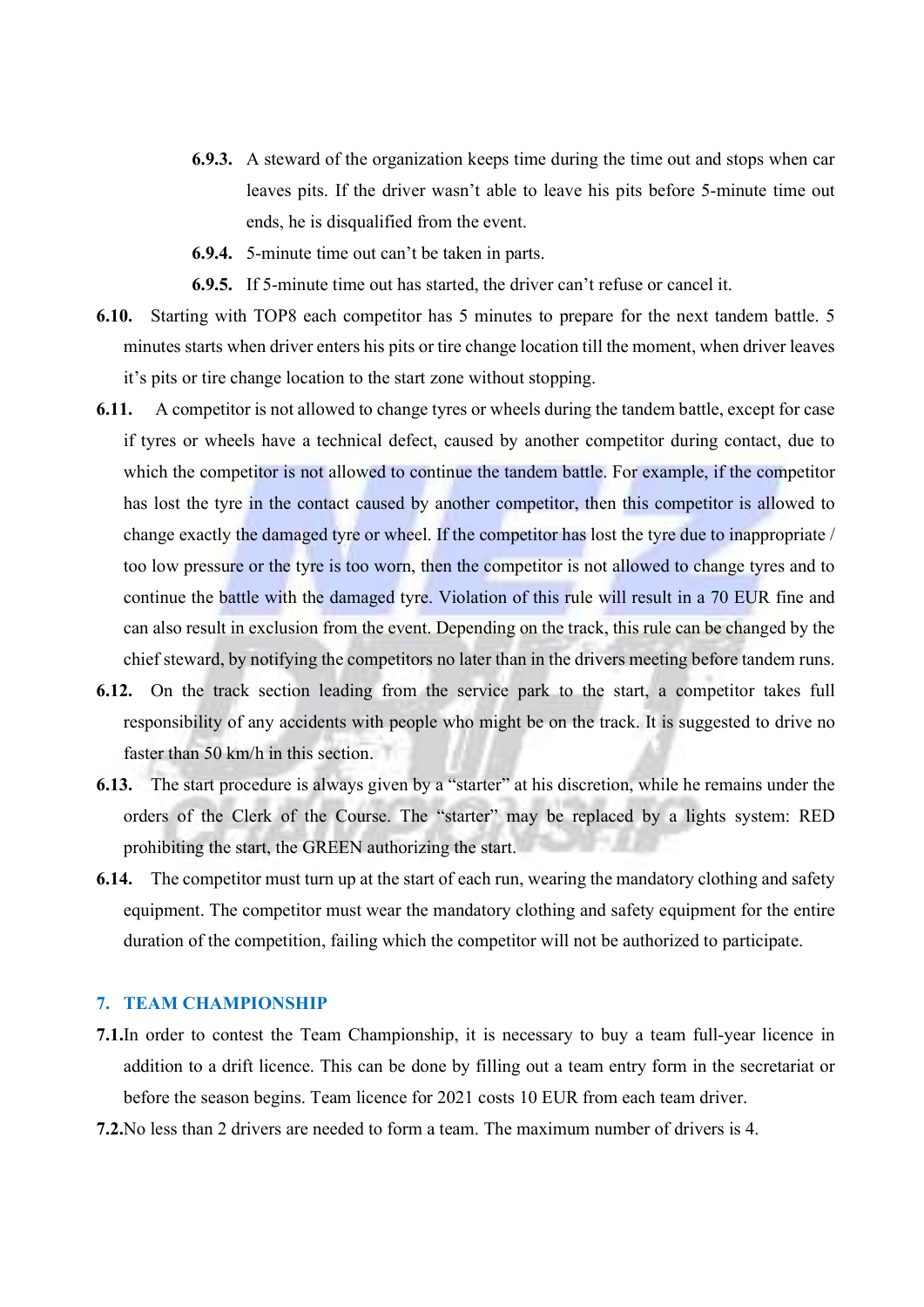- 7.3.In each event, a team will receive points from two of its highest placed drivers.
- 7.4.Team points in a particular event are the sum of the points received by its two best drivers.
- 7.5.If two teams have the same amount of points at the end of the 2021 season, the team with most points in the last event of the season will finish higher in the standings.
- 7.6.If 3 or fewer teams apply for the Championship, only the first place will be awarded at the end of the season. In case of 4 or more teams, the top three teams will be awarded.

#### 8. RESULTS

- 8.1.The event results are determined in accordance with the event regulations.
- 8.2.Championship winners are determined by adding together the points received in all the official Championship or Cup events. In case of multiple competitors having the same amount of points, the higher place will be given to the competitor according to the following criteria:
	- $\bullet$  Higher place will be given to the driver who has the most wins;
	- If the number of wins is equal, the higher place goes to the driver with most second place finishes;
	- If that is equal as well, then the next criteria is the number of third places, then fourth places and so on, until a winner is determined;



8.3. After qualification, competitors receive points according to their position: 12 points for  $1<sup>st</sup>$  place, 10 points for 2<sup>nd</sup> place, 8 points for 3<sup>rd</sup> place, 6 points for 4<sup>th</sup> place, 4 points for 5<sup>th</sup> and 6<sup>th</sup> places, 3 points for  $7<sup>th</sup>$  and  $8<sup>th</sup>$  places, 2 points for 9<sup>th</sup> to 12<sup>th</sup> places, 1 point for 13<sup>th</sup> to 16<sup>th</sup> places, 0.5 points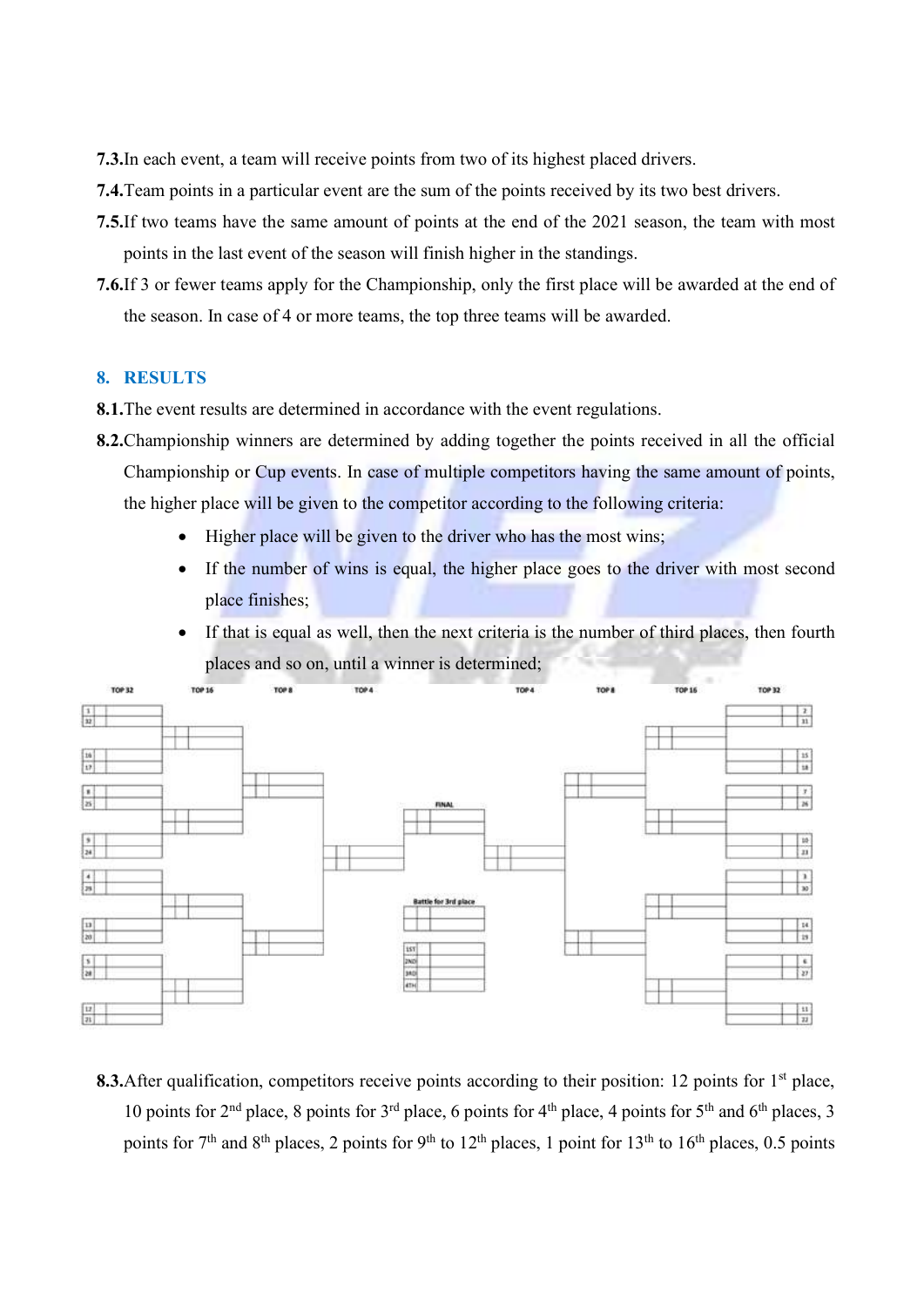for  $17<sup>th</sup>$  to  $24<sup>th</sup>$  places and 0.25 points for  $25<sup>th</sup>$  to  $32<sup>nd</sup>$  places. After the tandem runs, additional points are given according to the results of tandem battles: 100 points for  $1<sup>st</sup>$  place, 88 points for  $2<sup>nd</sup>$  place, 78 points for 3<sup>rd</sup> place, 69 points for 4<sup>th</sup> place, 61 point for 5<sup>th</sup> to 8<sup>th</sup> places, 54 points for 9<sup>th</sup> to 16<sup>th</sup> places, 24 points for 17<sup>th</sup> to 32<sup>nd</sup> places.

- 8.4.In cases where it is impossible to have a full tandem tree for TOP 32; TOP 16 or TOP 8, the remaining spots will be left empty, with the competitors with best qualifying results automatically advancing to the next round.
- 8.5.Each driver will have a maximum of 2 runs, plus an optional reconnaissance run. The order of the runs will be determined by the drawing of lots or by the choice of the organizer.
- 8.6.Each run will be marked by the judges.
- 8.7. The best of the 2 runs will be retained for the classification of the qualifying rounds.
- 8.8. The car used for the Qualifying rounds will be the one used for the battles.

## 8.9.0 points during the qualification or the battles

- Spinning (or mechanical damage), including in the acceleration zone or deceleration zone.
- Blatant understeering.
- Failure to remain on the track (none of the wheels must be outside the track).
- Use of techniques judged to be unfair or dangerous.
- Crashing into an opponent (intentionally or otherwise); light contacts without any risks are tolerated at the discretion of the judges.
- Be more than 10% slower in a battle than in qualification (if telemetry is used).

# 9. PROTESTS AND APPELLATIONS

- 9.1.A protest can be submitted by either the competitor or his entrant, and his/her ASN drift licence needs to be shown when doing so.
- 9.2.Protest can be submitted for the following violations:
	- the race organisation not meeting the rules stated in these regulations;
	- a race car not meeting the technical regulations.
- 9.3.When submitting a protest, a protest fee of 700 EUR needs to be paid.
- 9.4.Protests about violations during a run and for a race car not meeting the technical regulations need to be submitted in written form no later than 10 minutes before the preliminary results are announced.
- 9.5.If the protest is approved, the protest fee is returned to the person who submitted the protest.